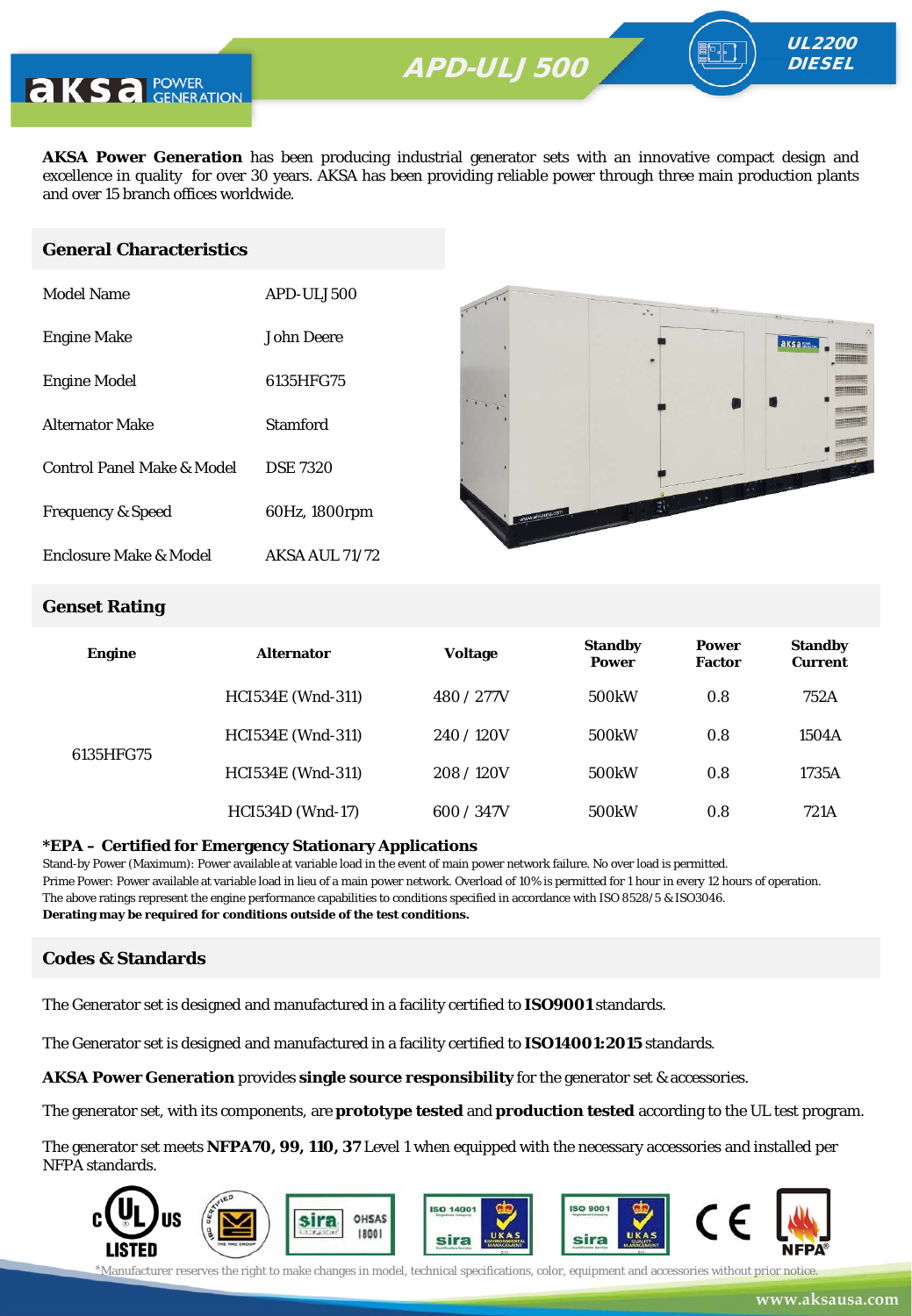



FO

### **Engine Data**

## **Electric System**

| Manufacturer                  | <b>John Deere</b>                        | <b>System Voltage</b>                                | 12V/24V                        |  |
|-------------------------------|------------------------------------------|------------------------------------------------------|--------------------------------|--|
| Model                         | 6135HFG75                                |                                                      | 6V for 12V system              |  |
| Displacement & Cylinders      | 13.5 L / 6 Cylinders                     | Min Voltage at ECU during crank                      | 10V for 24V system             |  |
| <b>Engine Type</b>            | In-line, 4 Cycle                         | Battery Qty, Rating                                  | 2 x 120Ah                      |  |
| <b>Engine Speed</b>           | 1800rpm                                  | <b>Cooling System</b>                                |                                |  |
| Engine Standby Power w/Fan    | 563 kW                                   | <b>Radiator Cooling System Type</b>                  | <b>Closed Circuit</b>          |  |
| Aspiration                    | Turbocharged & Air to Air<br>Aftercooled | <b>Radiator Ambient Temp</b>                         | $>50\degree C$                 |  |
| <b>Compression Ratio</b>      | 16.0:1                                   | <b>Coolant Capacity, Engine Only</b>                 | 19 quart                       |  |
| Bore / Stroke                 | 132 mm / 165 mm                          | Max Top Tank Temp                                    | 221 °F                         |  |
| Governor type                 | Electronic                               | Thermostat, Start - Fully Open                       | 180-198 $\degree$ F            |  |
| Engine crankcase vent system  | Open                                     | <b>Exhaust System</b>                                |                                |  |
| <b>Fan Power</b>              | 22.5kW                                   | <b>Exhaust Temperature</b>                           | 975 °F                         |  |
| <b>BMEP, Standby Power</b>    | 2780 kPa                                 | <b>Max Allowable Exhaust</b>                         | 7.5 kPa                        |  |
| <b>Friction Power</b>         | 41kW                                     | Restriction                                          |                                |  |
| Designed / Calibrated to Meet | EPA Tier 2                               | <b>Exhaust Gas Flow</b>                              | $3433 \text{ ft}^3/\text{min}$ |  |
| <b>Fuel System</b>            |                                          | <b>Air Intake System</b>                             |                                |  |
| <b>ECU</b> Description        | L15 Controller                           | <b>Engine Air Flow</b>                               | 1342 $ft^3/min$                |  |
| Max Fuel Inlet Temperature    | 212 °F                                   | <b>Max Intake Air Restriction</b><br>(Clean Element) | 3.75 kPa                       |  |
| <b>Total Fuel Flow</b>        | $401$ lb/hr                              | Air Filter Type                                      | <b>Dry Paper Element</b>       |  |
| <b>Fuel Consumption</b>       |                                          | <b>Lubrication System</b>                            |                                |  |
| Standby Power (100%)          | 35.4 gal/h                               | Oil Pressure at Rated Speed                          | 287 kPa                        |  |
| Standby Power (75%)           | 27.3 gal/h                               | In-Pan Oil Temperature                               | $255 \text{ }^{\circ}$ F       |  |
| Standby Power (50%)           | 19.7 gal/h                               | Max Oil Carryover in Blow-by                         | $0.007$ lb/hr                  |  |
| <b>Standby Power (25%)</b>    | $10.1$ gal/h                             | Max Crankcase Pressure                               | 0.5 kPa                        |  |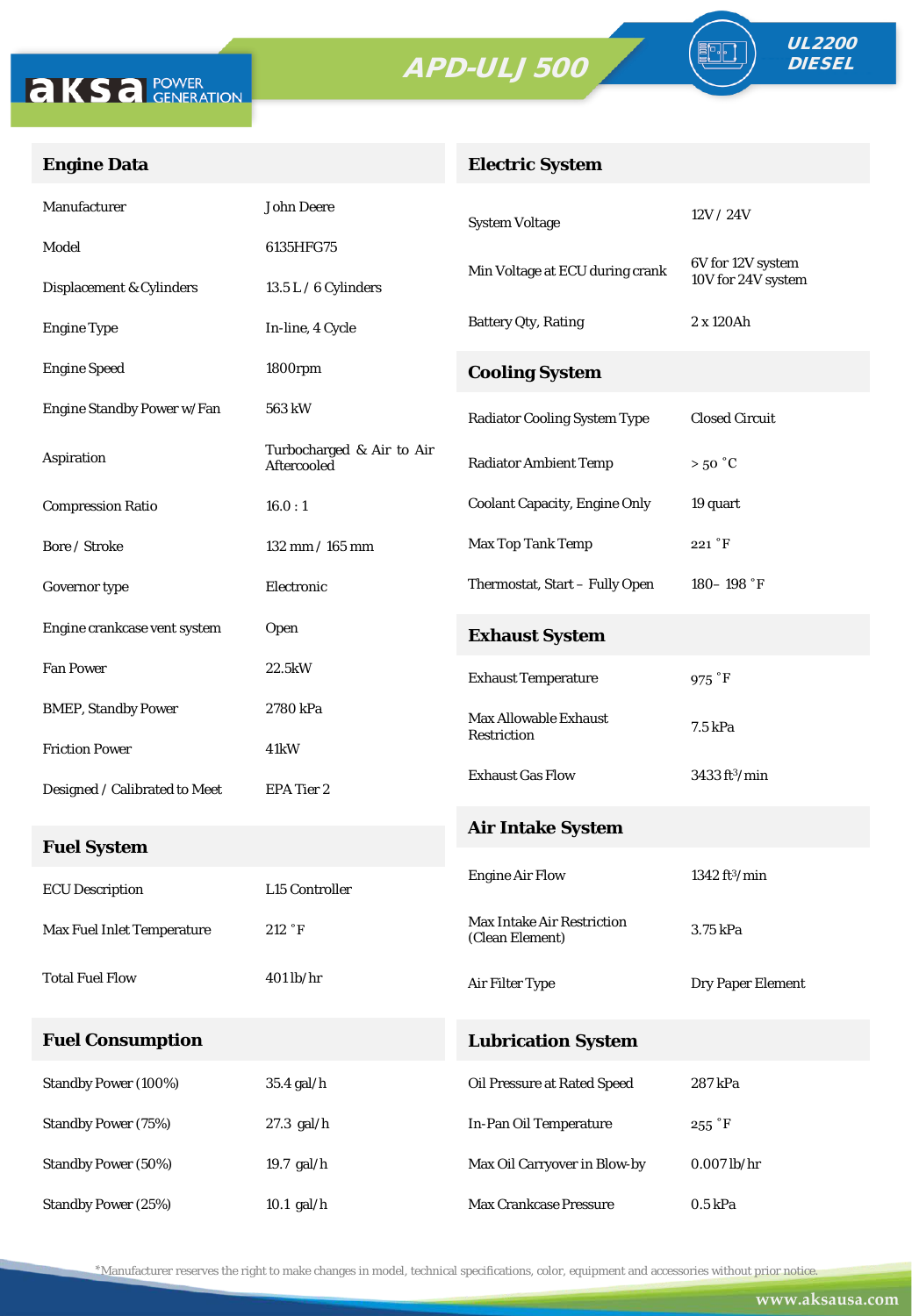**Controller Data**





### **Alternator Data**

| Manufacturer                              | <b>Stamford</b>         | Manufacturer                                                                                      | <b>DSE</b> |  |
|-------------------------------------------|-------------------------|---------------------------------------------------------------------------------------------------|------------|--|
| <b>Standards</b>                          | <b>BS EN 60034</b>      | Model                                                                                             | 7320 MK II |  |
| <b>Control System</b>                     | <b>PMG</b>              | <b>Controller Features &amp; Benefits</b>                                                         |            |  |
| A.V.R.                                    | MX341                   | Microprocessor controlled, UL & NFPA110 Compatible                                                |            |  |
| <b>Voltage Regulation</b>                 | ±1%                     | License free PC Software (Non-proprietary Software)                                               |            |  |
| <b>Insulation System</b>                  | Class H                 | IP65 rating offers increased resistance to water ingress                                          |            |  |
| Protection                                | IP23                    | Modules can be integrated to building management systems                                          |            |  |
|                                           |                         | Real time clock provides accurate event log                                                       |            |  |
| <b>Rated Power Factor</b>                 | 0.8                     | Four line back-lit LCD text display<br>Five key menu navigation, two wire start/stop at Auto mode |            |  |
| <b>Stator Winding</b>                     | Double Layer Concentric |                                                                                                   |            |  |
| <b>Two Thirds</b><br><b>Winding Pitch</b> |                         | Front panel editing with PIN protection                                                           |            |  |
|                                           |                         | Support up to three remote display modules                                                        |            |  |
| <b>Winding Leads</b>                      | 12                      | Configurable timers and alarms                                                                    |            |  |
| <b>Telephone Interference</b>             | THF < 2 $%$             | Multiple date and timer scheduler                                                                 |            |  |
| <b>Waveform Distortion</b>                | No Load < $1.5\%$       | <b>Integral PLC editor</b>                                                                        |            |  |
|                                           |                         | 'Protections disabled' feature                                                                    |            |  |
| Maximum Over speed                        | $2250$ rev/min          | Load switching (load shedding and dummy load outputs)                                             |            |  |

### **Battery Charger & Electrical System Data**

| Manufacturer                    | ComAp                 | <b>Protection</b>                        | Instruments                         |
|---------------------------------|-----------------------|------------------------------------------|-------------------------------------|
| Model                           | <b>InteliCharger</b>  | $\checkmark$ Gen. Voltage – under / over | $\checkmark$ Gen. Voltage (L-L/L-N) |
| <b>Input Voltage</b>            | $85V \sim 264V$ AC    | $\checkmark$ Gen. Freq. – under / over   | $\checkmark$ Gen. Frequency         |
| <b>Output Voltage / Current</b> | 27.2V Float / 2.5A pk | $\checkmark$ Engine Speed – under / over | Engine speed                        |
|                                 |                       | Engine Oil Pressure – low<br>✓           | Oil Pressure                        |

Fully configurable via DSE Configuration Suite PC Software SCADA monitoring via DSE Configuration Suite PC Software

 $\checkmark$  Engine Temp – low / high  $\checkmark$  Water Temperature

 $\checkmark$  Loss of Speed Signal  $\checkmark$  Earth Current

### **Jacket Water Heater Data**

|                               |                 | $\checkmark$ | Battery Voltage – low / high     | ✓            | <b>Battery Voltage</b>                            |
|-------------------------------|-----------------|--------------|----------------------------------|--------------|---------------------------------------------------|
| Manufacturer                  | <b>Hotstart</b> | $\checkmark$ | <b>Weak Battery</b>              | ✓            | <b>Run Time</b>                                   |
| Model                         | CTM25110-N00    | $\checkmark$ | Fail to Start / Stop             | ✓            | <b>Phase Sequence</b>                             |
| <b>Input Voltage</b><br>Power | 120V<br>2500W   | $\checkmark$ | <b>Charge Alternator Fail</b>    |              | $\checkmark$ Power monitoring<br>(kWh/kVAh/kVArh) |
|                               |                 | $\checkmark$ | Over Current & Load<br>(kW/kVAr) | $\checkmark$ | Power<br>(kWh/kVAh/kVArh)                         |
|                               |                 | ✓            | <b>Unbalanced Load</b>           | $\checkmark$ | <b>Power Factor</b>                               |
|                               |                 | $\checkmark$ | <b>Independent Earth Fault</b>   | ✓            | <b>Generator Current</b>                          |
|                               |                 | $\checkmark$ | <b>Reverse Power</b>             | $\checkmark$ | Generator Load (%)                                |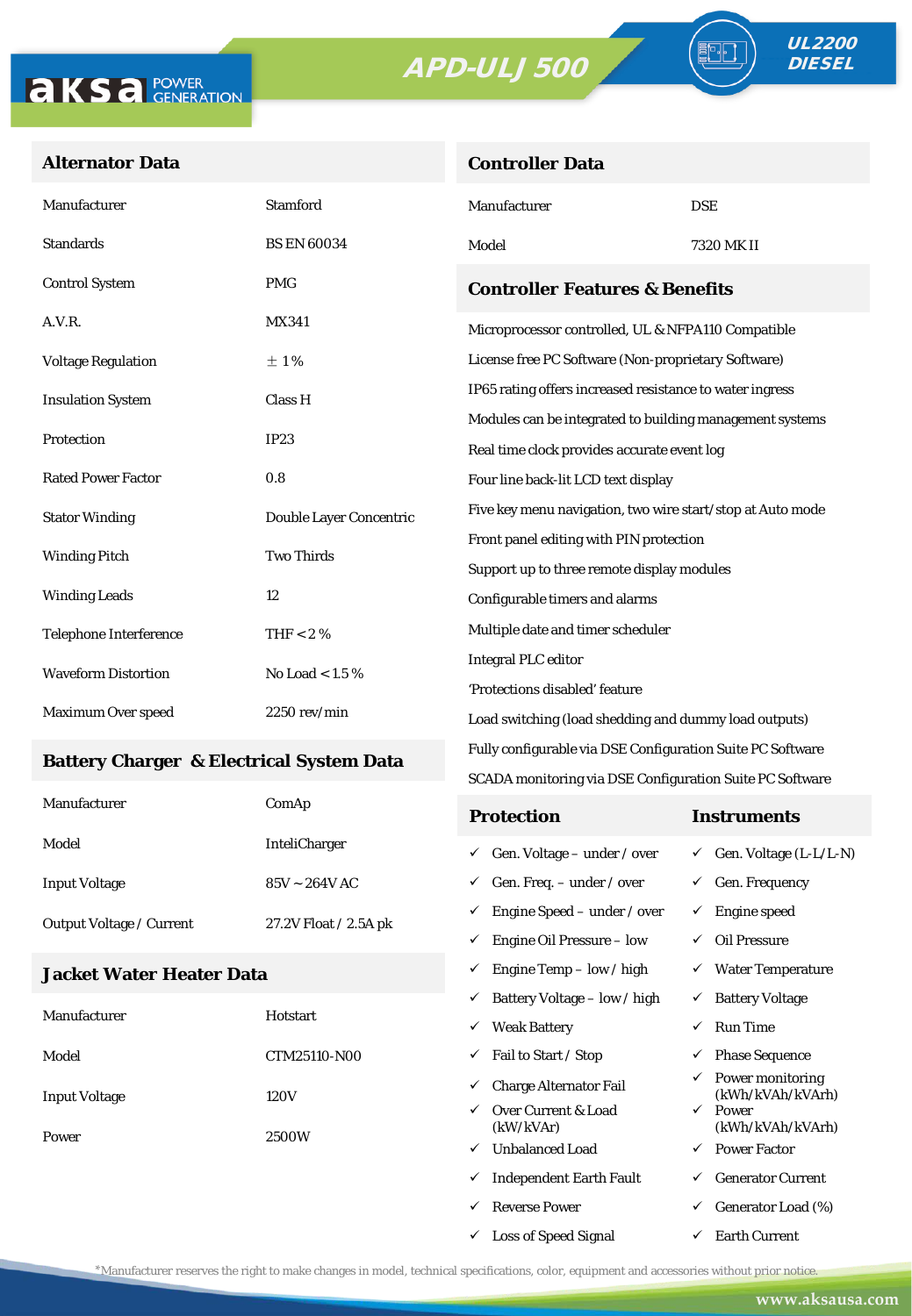



∘⊪

| <b>Enclosure Features</b>                                    | <b>Enclosure Features</b>                                    |  |  |
|--------------------------------------------------------------|--------------------------------------------------------------|--|--|
| $\checkmark$ Heavy Duty Steel / Aluminum Structure           | $\checkmark$ Internally Mounted Exhaust System with Rain Cap |  |  |
| $\checkmark$ E-Stop on Enclosure                             | $\checkmark$ Coolant Fill Cap                                |  |  |
| $\checkmark$ Control Panel Eliminated from Engine Vibrations | $\checkmark$ Removable Base Frame Lifting Hooks              |  |  |
| $\checkmark$ Standard Sound Attenuation Foam                 | $\checkmark$ Oil & Coolant Drain Ports                       |  |  |
|                                                              |                                                              |  |  |

 $\checkmark$ Plastic Covered Corrosion Resistant Locks & Hinges

 $\checkmark$  Easy Access for Maintenance

| <b>Open Skid Gen</b> |            | <b>Level 1 Enclosure</b>            |                    | <b>Level 2 Enclosure</b>            |                    |
|----------------------|------------|-------------------------------------|--------------------|-------------------------------------|--------------------|
| Length               | $157.5$ in | Length                              | 205 in             | Length                              | 224.6 in           |
| Width w/o lift hooks | 74.8 in    | Width w/o lift hooks                | $77$ in            | Width w/o lift hooks                | $77$ in            |
| Height               | $71$ in    | Height                              | 89.9 in            | Height                              | 89.9 in            |
| Dry Weight           | 9495 lb    | Dry Weight                          | 12920 lb           | Dry Weight                          | 13925 lb           |
|                      |            | <b>Sound Pressure</b><br>@ 7 meters | $76 \text{ dB}(A)$ | <b>Sound Pressure</b><br>@ 7 meters | $74 \text{ dB}(A)$ |



# **Fuel Tank - UL142 Listed Base Design**

| <b>Size</b>               | 24hr (855gal) | 48hr (1780gal) | 72hr (2550gal)  |
|---------------------------|---------------|----------------|-----------------|
| Dimensions $(L/W/H)$ (in) | 225/74.8/18   | 225/74.8/35    | 300 / 74.8 / 36 |
| Weight (lb)               | 3200          | 4350           | 5450            |